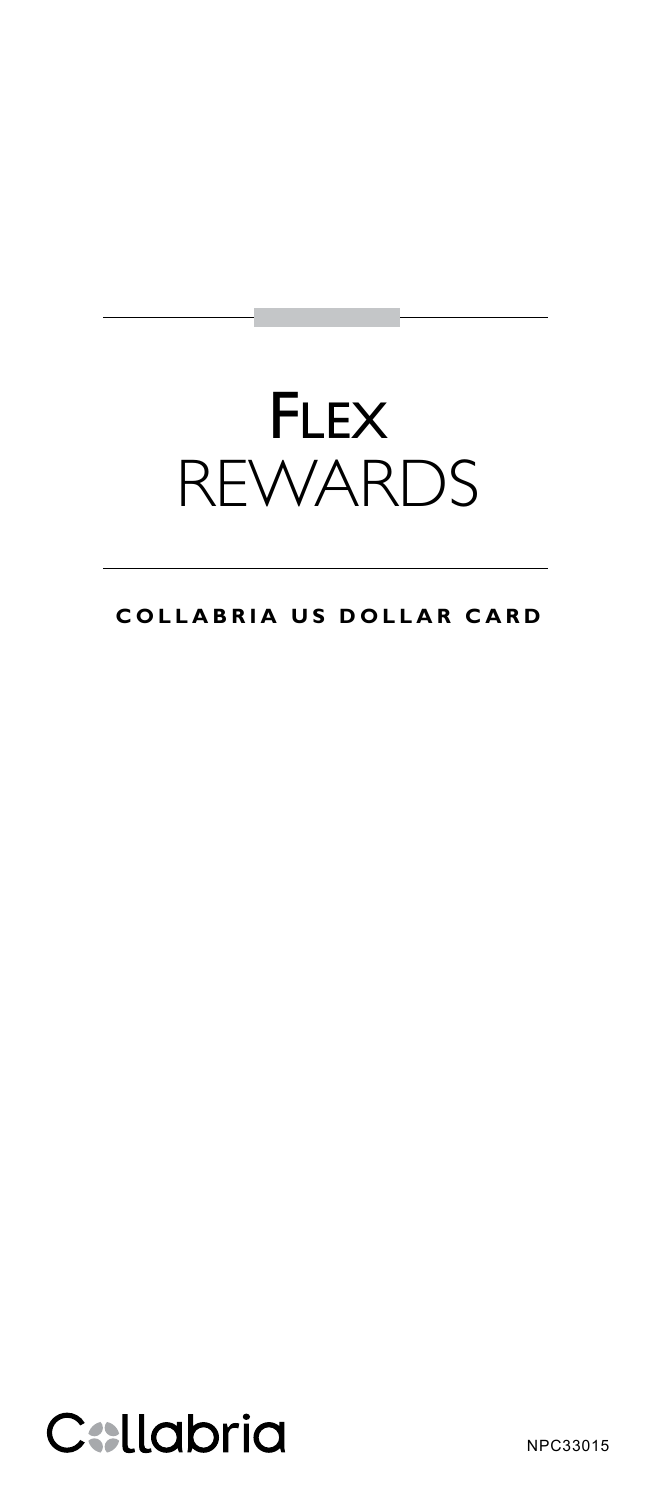By using your Collabria US Dollar Card, you agree to the following terms and conditions which form part of the Collabria Cardholder Agreement between you and us. In these terms and conditions, "you" and "your" means the Primary Cardholder and Joint Cardholder and "we", "our" and "us" means Collabria Financial Services Inc. (Collabria). All other definitions contained in the Collabria Cardholder Agreement apply to these terms and conditions.

## **1. Definitions**

In this agreement:

- **"Account"** means a Collabria account established in the name of the Primary Cardholder;
- **• "Account Credits"** means a US dollar value available as Rewards in the Program which is credited to your Account when redeemed;
- **"Authorized User"** means an individual who has been authorized to use the Card by a Primary and/or Joint Cardholder but is not financially liable for the Account;
- **• "Card"** means a Collabria credit card we issue and any renewals or replacements of it that we issue and any other payment device we provide you to enable you to use the Account;
- **• "Cash-like Transaction"** means any transaction involving the purchase of items directly convertible into cash as classified by the Card Association and includes the following transaction types: gaming and gambling transactions, money orders and wire transfers, ATM and over-the-counter cash withdrawals, foreign currency purchase at a bank or currency exchange office, traveller's cheques, and stocks and shares;
- **• "Convenience Cheque"** is a cheque provided by Collabria that you can use to make purchases and received Cash Advances. The amount used on a Convenience Cheque will be applied as a Cash Advance Transaction to your Account;
- **• "Earn Rate"** means the award level described in section 2 (Program Summary) of these terms and conditions;
- **• "Foreign Currency"** means any currency other than US dollar;
- **• "Gift Card Rewards"** means any gift cards that are available as Rewards in the Program;
- **• "Good Standing"** means an Account that is not past due or over the stated credit limit;
- **"Joint Cardholder"** means a cardholder who applied for a card and is financially liable for the Account along with the Primary Cardholder;
- **• "Merchandise Rewards"** means any merchandise that is available as Rewards in the Program;
- **• "Net Foreign Currency Purchases"** means purchases of goods and services made outside of the United States and authorized in the applicable Foreign Currency, less refunds and adjustments. Points will be earned on the US dollar amount charged to the Account;
- **• "Net Purchases"** means purchases of goods and services charged to the Account, less refunds and adjustments;
- **• "Point"** means a Collabria FlexRewards Point issued in accordance with the Program;
- **"Primary Cardholder"** means the first person who applied for a card and in whose name we opened an Account and is financially liable for the Account;
- **• "Program"** means the Collabria FlexRewards Program for the Collabria US Dollar Card;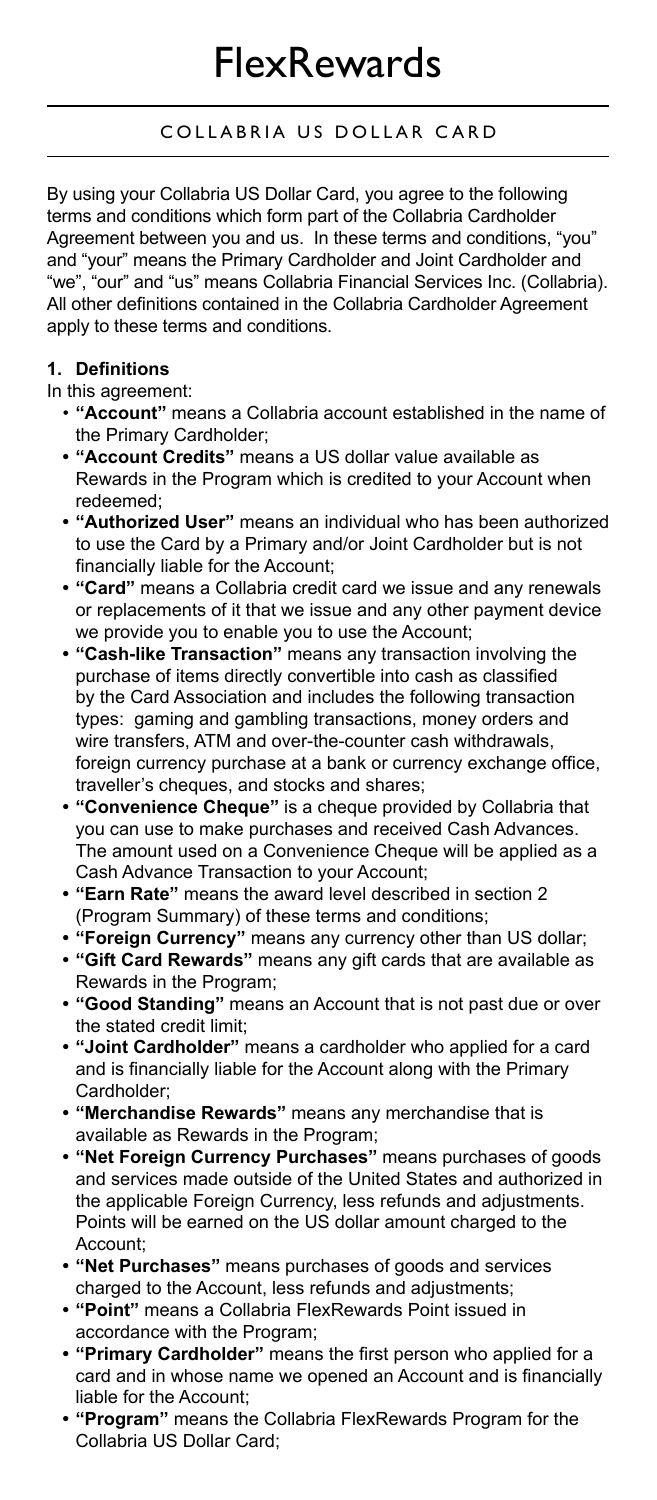- **• "Rewards"** means any Merchandise Reward, Travel Reward, Gift Card Reward or Account Credit Reward that is available in this Program; and
- **• "Travel Rewards"** means any travel services (including air travel, hotels and car rentals) that are available as Rewards in the Program.

## **2. Program Summary**

The program awards:

• One (1) Point for every \$1 of Net US Dollar Purchases charged to a Collabria US Dollar Card

We will confirm your enrollment in the Program by having your Account statement show that Points have been issued.

#### **3. How to Contact Us**

For questions regarding the Program, visit collabriacreditcards.ca/ flexrewards or call Cardholder Service at 1.855.341.4643.

### **4. Joint Cardholders and Authorized Users**

Points earned by a Joint Cardholder and/or Authorized Users are automatically added to the Primary Cardholder's Points account. Points earned on any Collabria US Dollar Card other than your Card can't be added to your Points account. Authorized Users do not have any rights against us in relation to the Program.

#### **5. Points Issuance**

Net Purchases qualify for the issuance of Points if:

- If your Account is in good standing, and
- The Purchases are charged to your Account after your enrollment in the Program has been completed

Points are calculated by the Earn Rate multiplied by your Net Purchases, rounded to the nearest whole dollar. Any Cash-like Transactions including Cash advances, and interest charges, fees, payments, credit or debit adjustments and any amount other than Purchases that may be charged to your Account with your Card or Convenience Cheques, do not quality for Points. We may establish other qualifying and non-qualifying transactions from time to time.

If your Account statement shows more refunds than Purchases, Points will be deducted from accumulated Point balance or from Points to be issued in the future. These deductions will be calculated on the same basis as set out above.

#### **6. Bonus Program Rewards**

From time to time, we may offer bonus program rewards points based on a higher Earn Rate or for Purchases at designated merchants or merchant types. Additional terms and conditions may apply to these programs.

We may also offer a first use bonus on your Card, which is applied to your Points account when making your first Purchase with your Card.

## **7. Crediting your Points Account**

Except when your Account is not in good standing or when your Account is closed, Points earned each month through use of the Card will be automatically transferred to your Points account on a monthly basis at the time of your periodic Account statement.

#### **8. Cancelling and Withdrawing Points**

We may cancel or reverse any Points improperly issued. We may refuse to issue Points or may withdraw Points already issued, if we have reason to believe that you caused or allowed a breach of the Collabria Cardholder Agreement, including these terms and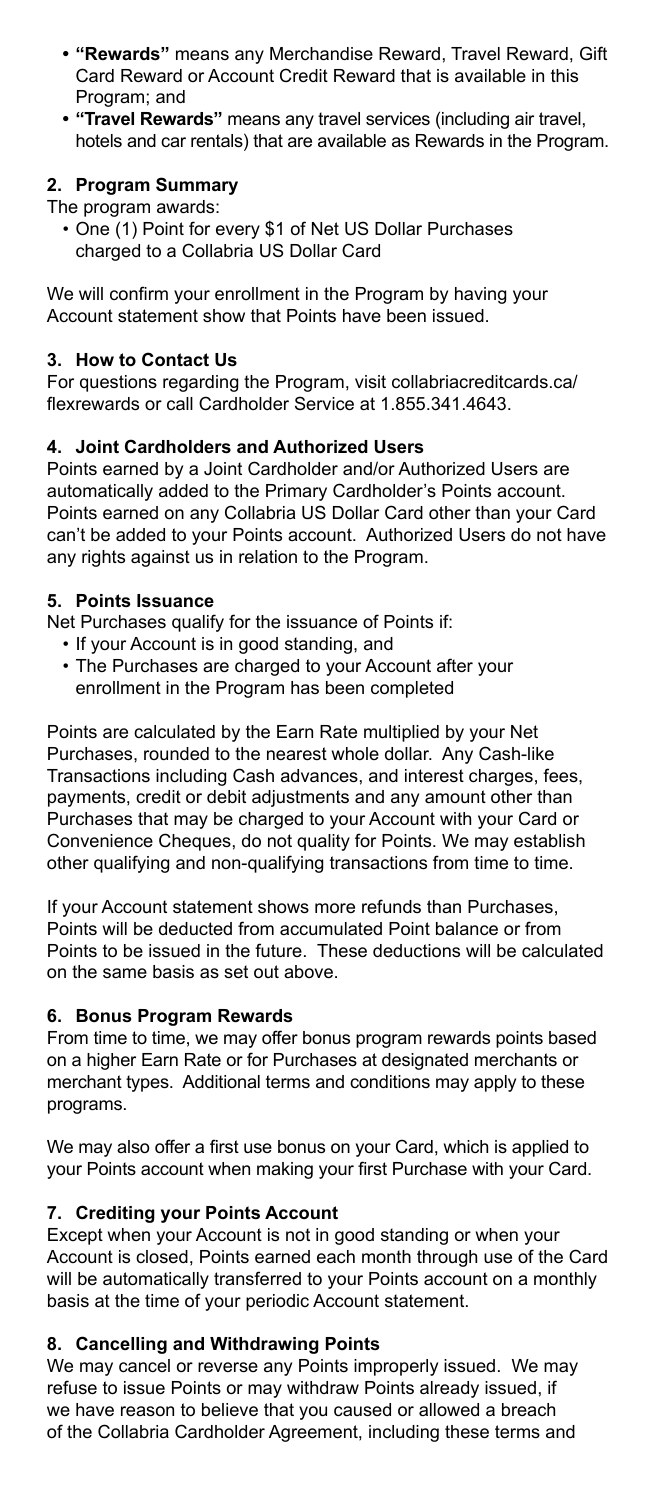conditions. We may refuse to transfer any Points in the Points account or may withdraw any Points already issued to the Points account if we cancel any Card on your Account or withdraw all your rights and privileges in respect of your Card and your Account.

#### **9. Redeeming Your Points for Rewards**

Points can only be redeemed by the Primary Cardholder or a person authorized in writing by the Primary Cardholder to provide instructions to us, and obtain information from us about your Points account. Points can only be redeemed once they are credited to your Points account as described in Section 7 (Crediting your Points Account). In order to redeem Points, your Account must be in good standing (meaning not cancelled, past due or otherwise in default under the terms of your Collabria Cardholder Agreement, including these terms and conditions).

#### **10. Closing of the Account**

Points will not expire as long as your Account remains open and in good standing, except as described in Section 19 (Termination of the Program). Upon closure of the Account, your Points will be forfeited on the date of closure.

#### **11. Redeeming Points for Travel Rewards, Merchandise Rewards, Gift Card Rewards and Account Credits**

You will receive Points based on the information provided in Section 2 (Program Summary). You must have 100% of the required Points at the time you are requesting redemption.

You can order or select Travel Rewards, Merchandise Rewards, Gift Card Rewards and Account Credits online at collabriacreditcards.ca/ flexrewards, as long as you have the necessary number of Points posted to your Points account.

All Rewards are subject to availability. If an item is unavailable, you will be contacted to discuss whether you wish to order an alternative Reward. In such case, you will have the option of declining the substitute item at no cost if it does not meet your needs. If you decline the offer to substitute or if no similar item is available, you will be able to cancel your order.

Gift Cards may be subject to certain terms and conditions set by the party issuing the Gift Card, which are subject to change from time to time. We are not responsible if a Gift Card is not honoured for any reason, including the insolvency or bankruptcy of the Gift Card issuer. Printed certificates, tickets, Gift Cards or other printed Rewards will be mailed first class and will not be replaceable in the event of loss, destruction or theft.

The required number of Points for each Reward is set out in our online Rewards catalogue at collabriacreditcards.ca/flexrewards as well as any advertisements or other special offers that we may send to you and includes any taxes and basic shopping charges.

If you request an alternative shipping arrangement, additional charges will apply. Online redemptions for Travel Rewards, Merchandise Rewards, Gift Card Rewards and Account Credit Rewards are free of charge.

For further details on redeeming Points for Merchandise Rewards, Gift Card Rewards and Account Credits including available rewards and how to complete your orders, visit: collabriacreditcards.ca/ flexrewards.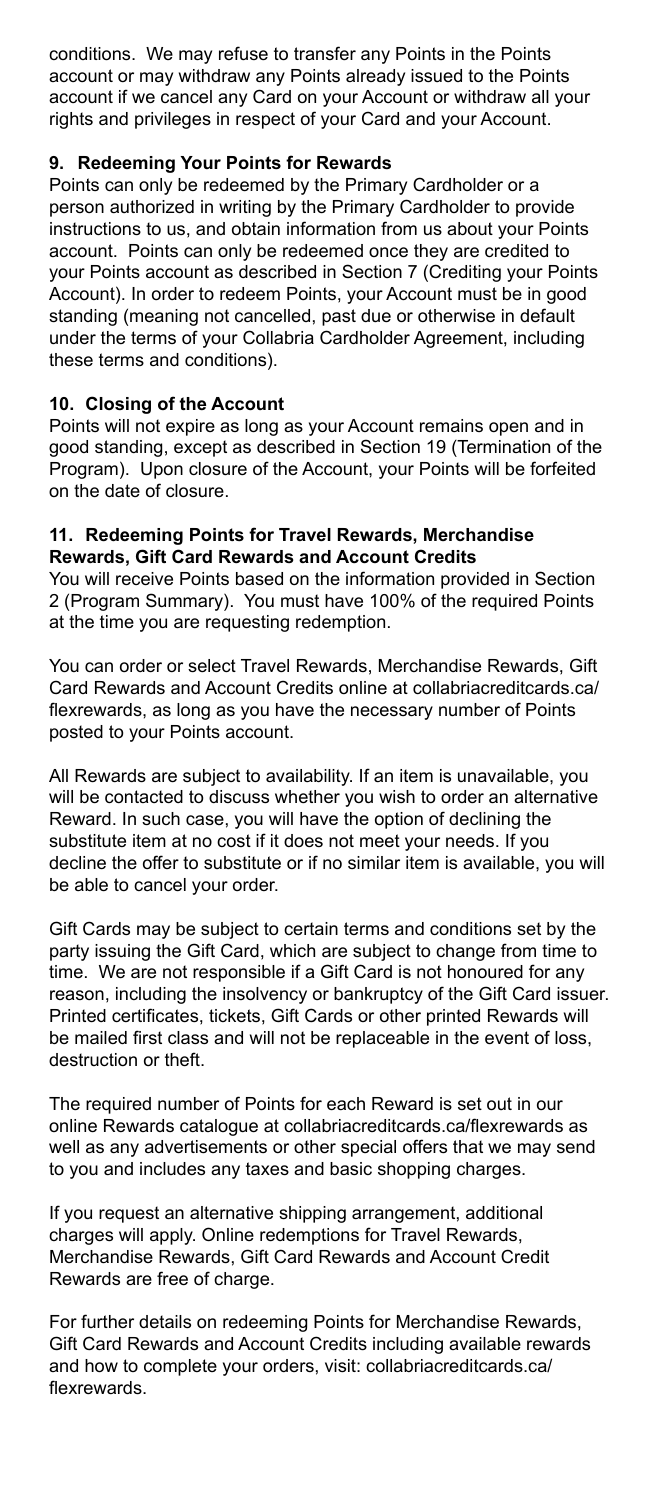## **12. Return of Merchandise Rewards**

Satisfaction Guarantee - Items may be returned within fifteen (15) days in the original unopened package, in re-sellable condition. In this situation, return shipping costs are Your responsibility.

Damaged or Defective Items - Notification of a damaged (in transit) item must be made within forty-eight (48) hours of receipt so that a claim can be created with the shipper. Notification of a defective item must be made within thirty (30) days of receipt. In the case of a damaged item or a defective item, You will not be responsible for shipping costs.

## **13. Your Points Account Statement**

Where Points are issued, your Points account statement, which is included in your Account statement will show the number of Points, if any, earned for that month's Net Purchases. You must tell us in writing, no later than 30 days after your Account statement date, of any mistakes to your Points account statement or missing information in your Point account statement. If you do not tell us, you agree that your Points account statement is correct, except for any amount we applied incorrectly which we may reverse at any time.

You can also view your Points balance at collabriacreditcards.ca/ flexrewards.

## **14. Limitation of Liability and Additional Terms**

Points are not transferrable and are not redeemable for cash. You are subject to, and must comply with, any additional terms, conditions and restrictions that apply to any Reward that you receive, including those imposed by the Reward provider.

You release us and our agents from any and all liability to you or any other person regarding the redemption of Points, the receipt or use of any Rewards or your participation in the Program.

For certain Rewards, you may be required to sign an additional waiver releasing us and the Rewards supplier from all liability. Any additional expenses which are not discussed in these terms and conditions, and which you incur in connection with your receipt and use of any Reward will be your responsibility.

Without limiting the generality of the foregoing, in no event will we be liable or responsible for, and you release us from, all claims in respect of any loss or damage suffered in connection with the Program by you or others that is caused by:

- Failure by us to provide you with one or more Points account statement(s);
- Any errors or omissions in the Rewards catalogue and other sources;
- Redemption of my Points or any problem that you or others have in connection with your Rewards. By redeeming your Points for a Reward, you release us from any and all liability and claims regarding the redemption or use of such Reward;
- Redemption of your Points by Authorized Users or others;
- Loss or theft of a Reward;
- Suspension or termination of the Program for any reason;
- Suspension or termination of your membership in the Program, the closing of your Account or the cancellation or invalidation of any or all of your Points;
- Cancellation of any Reward;
- Failure by us or any Rewards provider to provide you with information which results in travel arrangements that have a higher cost or differ in any way from arrangements which may be available through other sources;
- Performance or action of a travel supplier in any way, including the failure of any travel supplier to perform as described;